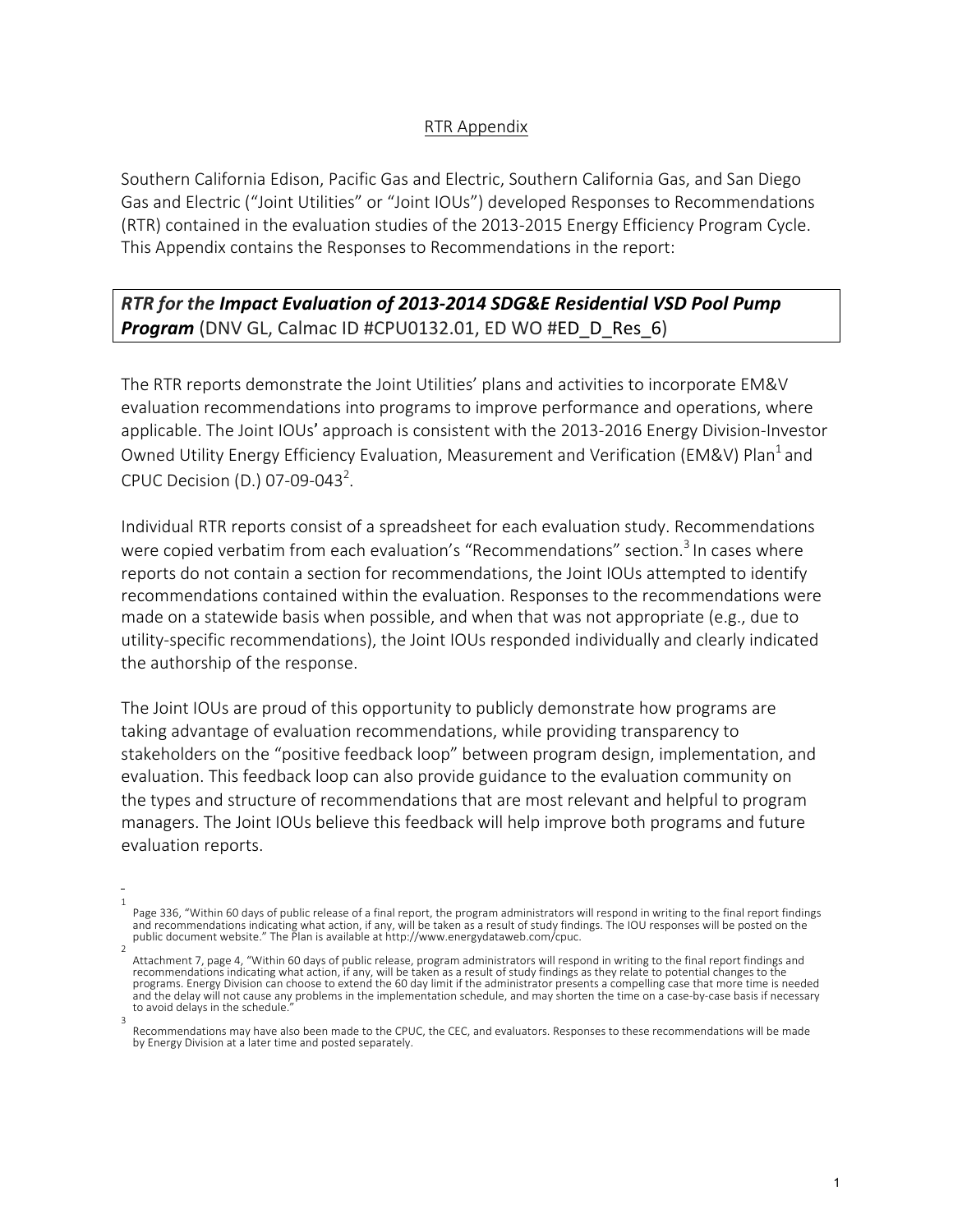## Response to Recommendations (RTR) in Impact, Process, and Market Assessment Studies

**Study Title:** Impact Evaluation of 2013-2014 SDG&E Residential VSD Pool Pump Program

**Program:** Res. VSD Pool Pump Program - Single Family

Author: **DNV GL** 

**Calmac ID: CPU0132.01** 

**ED WO:** ED\_D\_Res\_6

Link to Report: http://calmac.org/publications/Res6\_2013-2014\_SDGE\_VSD\_Pool\_Pump\_Program\_Evaluation\_FINAL\_REPORT\_to\_CALMAC.pdf

| nmendation<br>ecipient                        | <b>Disposition</b>                         | <b>Disposition Notes</b>                                                                                                                                                                                                                                                                      |
|-----------------------------------------------|--------------------------------------------|-----------------------------------------------------------------------------------------------------------------------------------------------------------------------------------------------------------------------------------------------------------------------------------------------|
| incorrect,<br>e indicate and<br>ect in notes. | Choose:<br>Accepted, Rejected,<br>or Other | Examples:<br>Describe specific program change, give reason for rejection, or indicate<br>that it's under further review.                                                                                                                                                                      |
| SDG&E                                         | Accepted                                   | SDG&E accepts.                                                                                                                                                                                                                                                                                |
| SDG&E                                         | Accepted                                   | SDG&E accepts.                                                                                                                                                                                                                                                                                |
| SDG&E                                         | Accepted                                   | SDG&E accepts. Further educational content will be incorporated<br>on Marketplace that is currently fulfilling 99% of SDG&E's<br>downstream incentives. SDG&E will have a new implementer<br>agreement effective January 1, 2017 that will provide flyers to<br>contractors for participants. |

| Item#       | Page # | <b>Findings</b>                                                                                                                                                                                                                                                                                 | <b>Best Practice / Recommendations</b><br>(Verbatim from Final Report)                                                                                                                                                                                                                                                                                                                                                                                                                                                                                               | <b>Recommendation</b><br><b>Recipient</b>                  | <b>Disposition</b>                         | <b>Disposition Notes</b>                                                                                                                                                                                        |
|-------------|--------|-------------------------------------------------------------------------------------------------------------------------------------------------------------------------------------------------------------------------------------------------------------------------------------------------|----------------------------------------------------------------------------------------------------------------------------------------------------------------------------------------------------------------------------------------------------------------------------------------------------------------------------------------------------------------------------------------------------------------------------------------------------------------------------------------------------------------------------------------------------------------------|------------------------------------------------------------|--------------------------------------------|-----------------------------------------------------------------------------------------------------------------------------------------------------------------------------------------------------------------|
|             |        |                                                                                                                                                                                                                                                                                                 |                                                                                                                                                                                                                                                                                                                                                                                                                                                                                                                                                                      | If incorrect,<br>please indicate and<br>redirect in notes. | Choose:<br>Accepted, Rejected,<br>or Other | Examples:<br>Describe specific program change, give reasor<br>that it's under further re                                                                                                                        |
|             | 33     | Energy savings. The ex post gross and net energy<br>savings found by DNV GL's evaluation were very<br>close to the ex ante estimates used in SDG&E's ESPI<br>workpaper, with 105% gross savings realization rate<br>and 117% net realization rate.                                              | While the program achieved high realization rates,<br>the evaluation suggests that updates to the<br>workpaper assumptions for high-speed power draw,<br>daily pool turnover, and run time in both high and<br>low-speed are warranted. The high realization rates<br>found by this evaluation should help alleviate some<br>of the uncertainty that was initially associated with<br>VSD pool pump savings estimates.                                                                                                                                               | SDG&E                                                      | Accepted                                   | SDG&E accepts.                                                                                                                                                                                                  |
| $2^{\circ}$ | 33     | Demand savings. The ex post demand savings, both<br>gross and net, were more than double the ex ante<br>estimates for demand savings.                                                                                                                                                           | The workpaper simply averaged the demand<br>reduction in high and low speed (which assumed<br>equal time in both modes) whereas the evaluation<br>found that during peak times VSD pumps do not<br>run in both modes an equal amount of time and<br>used the actual run time in each mode to calculate<br>average site-level demand. Additionally, DNV GL<br>believes that there is an opportunity to achieve<br>additional demand savings with a program or<br>outreach initiative focused on shifting the<br>programmed VSD pump schedule to operate off-<br>peak. | SDG&E                                                      | Accepted                                   | SDG&E accepts.                                                                                                                                                                                                  |
| 3           | 33     | Customer education. Anecdotally, through talking<br>with on-site contacts, DNV GL field staff found that<br>the majority of program participants were not well<br>informed about their pool pump operation,<br>schedule, or how to maintain the pump to achieve<br>the expected energy savings. | While the program already provides training to<br>contractors and program marketing materials to<br>participants, there is an opportunity to further<br>educate program participants through a simple flyer<br>or leave behind provided by the pool pump<br>contractor focused on pump operation and<br>maintenance that could help participants and the<br>program achieve the desired level of energy savings.                                                                                                                                                     | SDG&E                                                      | Accepted                                   | SDG&E accepts. Further educational conte<br>on Marketplace that is currently fulfilling!<br>downstream incentives. SDG&E will have<br>agreement effective January 1, 2017 that<br>contractors for participants. |